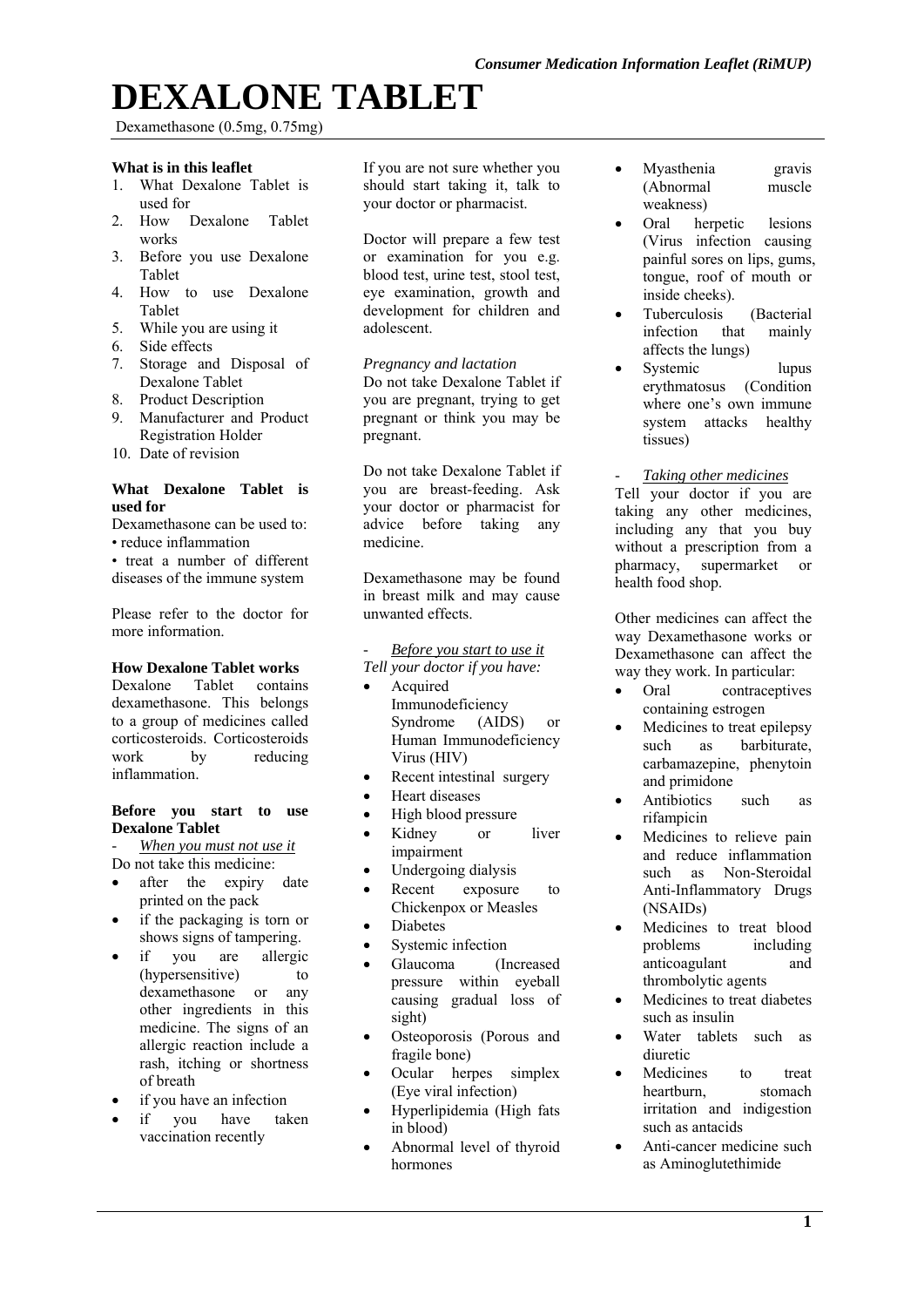- Medicines used to relieve symptoms of blocked nose such as Ephedrine
- Medicines used to treat glaucoma such as Acetazolamide
- Supplements for potassium, sodium and folic acid.
- Pain relieving medicine such as Salicylates

Your doctor and pharmacist may have more information on medicines to be careful with or avoid while taking Dexalone Tablet.

## **How to use Dexalone Tablet**

- *How much to use*  Dosing range between 0.5mg to 9mg daily as a single dose or in divided doses.

Follow all directions given to you by your doctor and pharmacist carefully. They may differ from the information contained in this leaflet.

If you do not understand the instructions on the label, ask your doctor or pharmacist for help.

### When to use it

Use as directed by your doctor or pharmacist.

How long to use it Continue taking Dexalone Tablet for as long as your doctor recommends.

*<u>If you forget to use it</u>* Consult your doctor or pharmacist on what you should do if you forget to use it.

Take the missed dose as soon as you remember. If it is almost time for your next dose, wait until then to take the medicine and skip the missed dose.

Do not take a double dose to make up for the missed dose.

- *If you use too much (overdose)* 

Contact your doctor immediately or go to the Emergency Department of your nearest hospital, if you think you or anyone else may have taken too much of this medicine. Do this even if there are no signs of discomfort or poisoning. You may need urgent medical attention.

Taking too many tablets may cause indigestion or mild gastrointestinal irritation and mental depression or psychoses.

## **While you are using it**

- *Things you must do*  Take your medicine exactly as your doctor has told you.

Tell all the doctors, dentists and pharmacists treating you that you are taking Dexalone Tablet. Avoid taking alcohol.

Tell your doctor immediately if you become pregnant while taking this medication*.* 

### - *Things you must not do*

Do not stop taking the medicine unless advised by your doctor.

Do not take any new medicines without consulting your doctor or pharmacist.

Do not give Dexalone Tablet to anyone else, even if they have the same symptoms or condition as you.

*Things to be careful of Driving and using machines*  This medicine may affect your ability to drive or use machines.

If the tablets make you feel sick, dizzy or tired, or give you a headache, do not drive or use machines and contact your doctor immediately.

Like all medicines, Dexalone Tablet can cause side effects, although not everybody gets them.

Visit your doctor or pharmacist immediately if you experience any side effects after taking this medicine.

Steroids including Dexamethasone can cause serious mental health problems.

Other side effects include increased appetite, indigestion, nervousness or restlessness. having problems sleeping, cataracts (clouding of lens of eye), diabetes, changes in skin colour (hypo pigmentation), dizziness, flushing, increased hair growth on face or body, generalised allergic reaction, sudden blindness, delirium (disturbed state of mind), feeling high or moods that go up and down, disorientation, hallucination (feeling, seeing or hearing things that do not exist), mental depression, paranoia, increased blood clot, osteoporosis, unusual bruising and impaired wound healing.

Dexamethasone may mask the symptoms of progression or reactivation of nonspecific ulcerative colitis (inflammation of large intestine), diverticulitis (inflammation of bulging sacs in the large intestine wall), esophagitis (inflammation of<br>esophagus) pastritis esophagus). (inflammation of stomach lining), or peptic ulcer (ulcer in stomach or intestine).

Thus internal bleeding and/or perforation may occur without warning.

Sudden withdrawal or reduction in dosage may precipitate adrenal insufficiency causing malaise, muscle weakness, muscle or joint pain, abdominal or back pain, dizziness, fainting, lowgrade fever, prolonged loss of appetite, nausea, vomiting, shortness of breath, frequent or